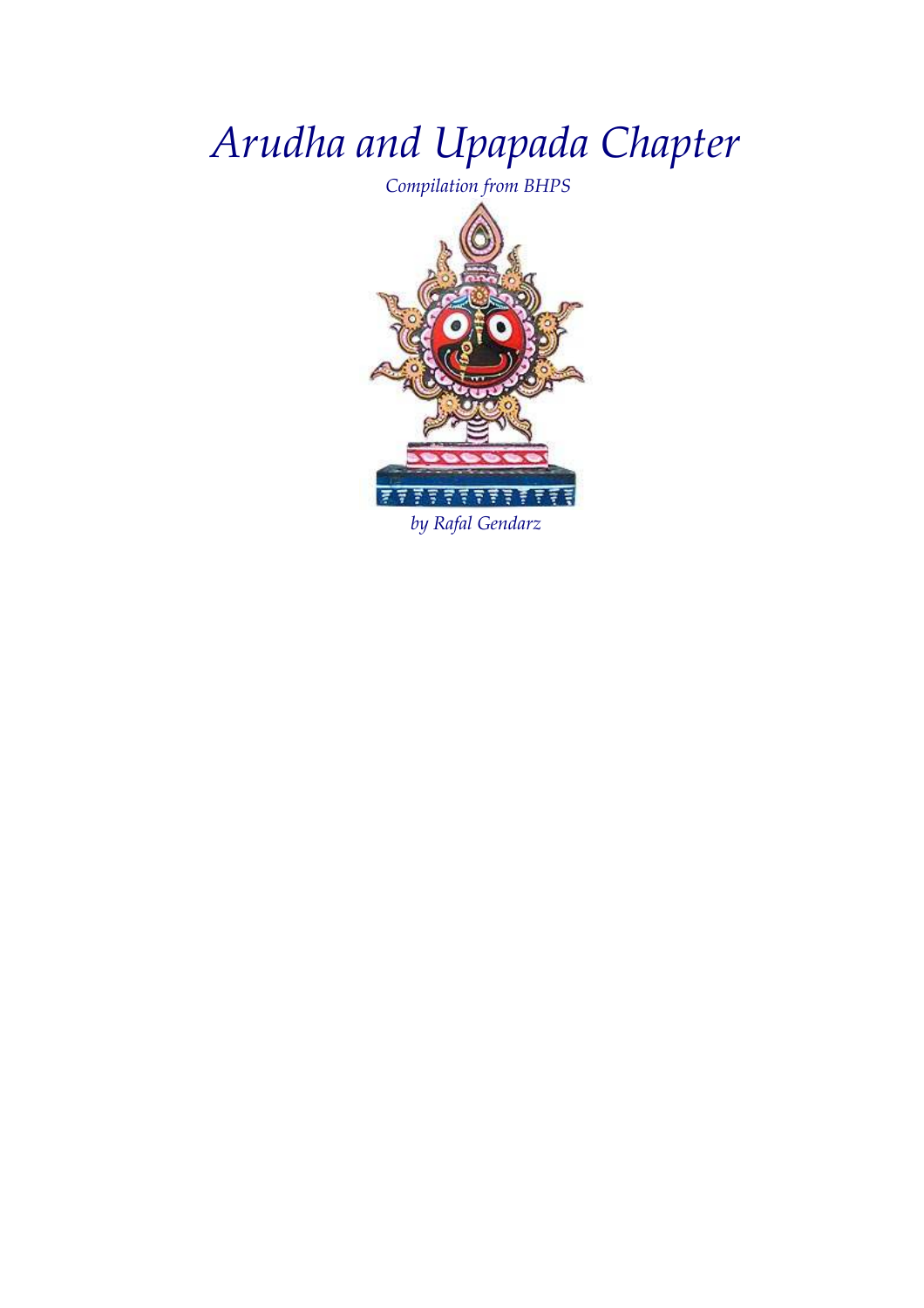#### • Arudha Lagna Chapter

- o 11 from AL some planet influencing nappy and rich
	- $\bullet$  benefic virtous
	- $\blacksquare$  malefic questionable means
	- exaltation or friend many gains
	- If all planets are aspecting then one will be king
	- **Argala also should be checked**
	- 11 from AL aspected by all planets while 12 from AL none uninterrupted gains
- o 12 from AL if recieves aspects by benefics and malefics plenty of expenses
	- $\blacksquare$  benefic fair means
	- $\n **malefic found means**\n$

| Yoga (in 11 or 12 from AL for gains and | <b>Indication (*Gains/Expenses from)</b> |
|-----------------------------------------|------------------------------------------|
| expenses respectively)                  |                                          |
| Venus, Sun, Rahu                        | Through King                             |
| Mercury and influence of benefic        | Relatives of mother                      |
| Mercury and influence of malefic        | <b>Disputes</b>                          |
| Jupiter and some aspect                 | Taxes and for self                       |
| Saturn and Mars                         | <b>Brothers</b>                          |

| 7 from AL                             | Indication                                 |
|---------------------------------------|--------------------------------------------|
| Rahu / Ketu                           | Stomach diseases                           |
| Ketu+Malefic                          | Adventurous, grey hair and sign of old age |
| Jupiter, Venus, Moon (or one of them) | Wealthy                                    |
| Exalted benefic or malefic            | Great name and fame                        |

- o This can be also checked from Karakamsa
- o This can be also checked in 2 from AL

| 2 from AL | Indication        |
|-----------|-------------------|
| Mercury   | Lord over country |
| Venus     | Poet or orator    |

If A7 is in Kendra Kona to AL and A7 occupied by strong planets the native will be wealthy and famous, if the A7 is in Dushtana from AL native will be poor.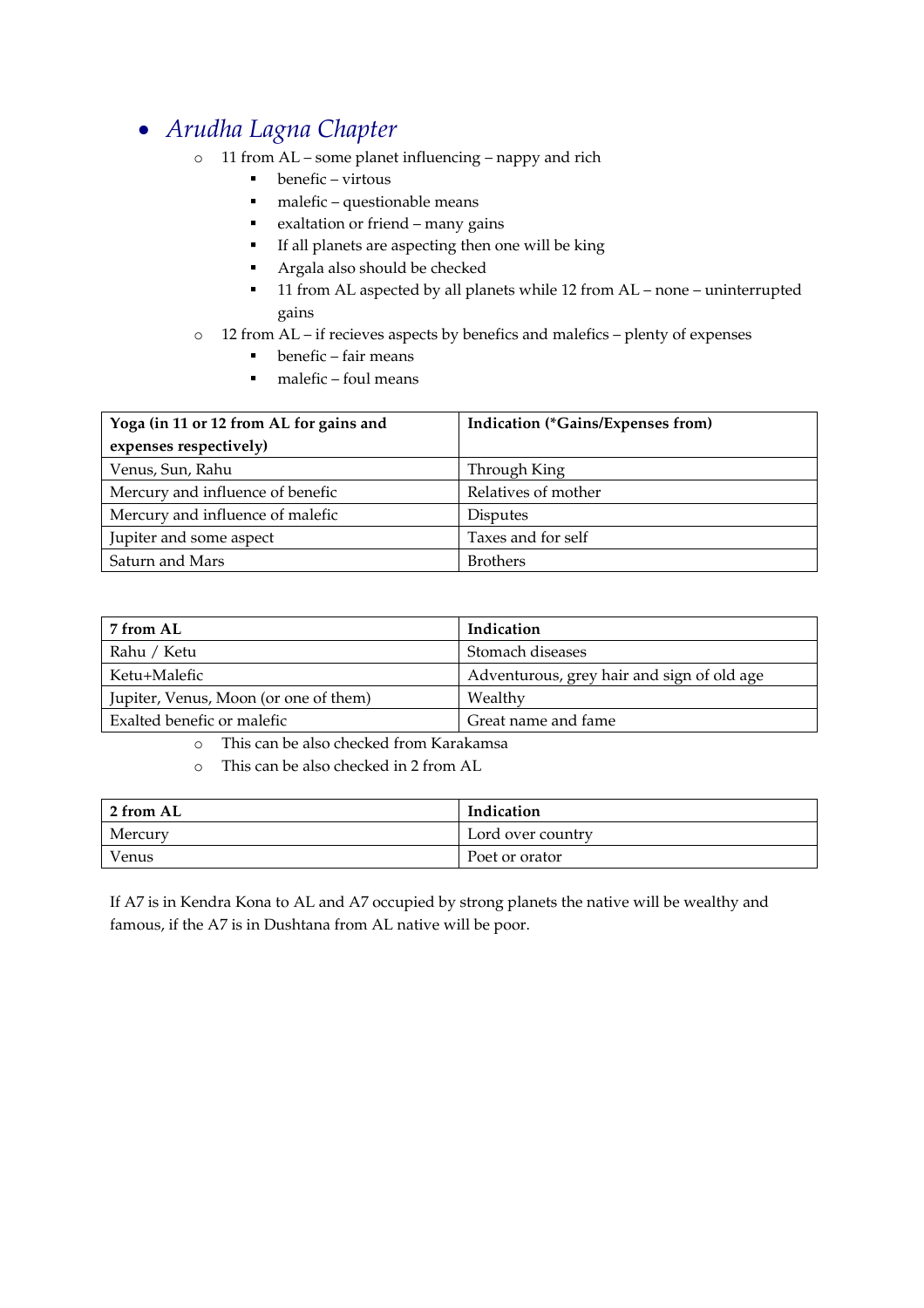### • Upapada Charter

- o UL
- If influenced by benefis full hapiness from wife and sons
- If influenced by malefics ascetic, mendicant, without wife
- Sun is not malefic (if not in bad avastha)
- o 2 from UL
	- **Benefic influence hapiness from wife and son**
	- Debilitated / Debilitated Amsa / Malefic planet destroyer of wife
	- Exalted / Exalted Amsa / Exalted benefic –many charming and virtous wives
	- Gemini many wives
	- If UL Lord or 2 from UL Lord is in own sign death of wife in advanced age
- o Family of wife
	- Noble family lord of UL exalted
	- Poor family lord of UL debilitated
- o Beauty
	- Benefic in 2 from UL

| Yoga (in 2 from UL)                  | <b>Affliction</b>                          |
|--------------------------------------|--------------------------------------------|
| Saturn and Rahu                      | Give up wife due to calumny or she will be |
|                                      | destroyed                                  |
| Venus and Ketu                       | Bleeding and Leucorrhea                    |
| Mercury and Ketu                     | Breakege of bones                          |
| Rahu, Saturn and Sun                 | Bone fever                                 |
| Mercury and Rahu                     | Stoud bodied wife                          |
| Sun and Mars in Mercury or Mars Rasi | Nasal disorders                            |
| Jupiter and Saturn                   | Ears/eyes disorder                         |
| Mars and Mercury (not in own)        | Dental disorders                           |
| Rahu and Jupiter                     | Dental disorders                           |
| Saturn and Rahu in Saturn signs      | Windy disorders or lameness                |
| If benefics aspects                  | This above will not come to pass           |

o The same affects should be known from 7 from AL, UL from its Lord and its Amsa.

• About Sons:

| 9 from UL                | <b>Indication</b>     |
|--------------------------|-----------------------|
| Saturn, Moon and Mercury | No son at all         |
| Sun, Rahu, Jupiter       | Many sons             |
| Moon                     | One son               |
| Mars Saturn              | No son or adopted one |
| Odd sign                 | Many sons             |
| Even sign                | Few sons              |

o If there is UL in Leo and influenced by Moon – few issues

o And Virgo there – many daughters